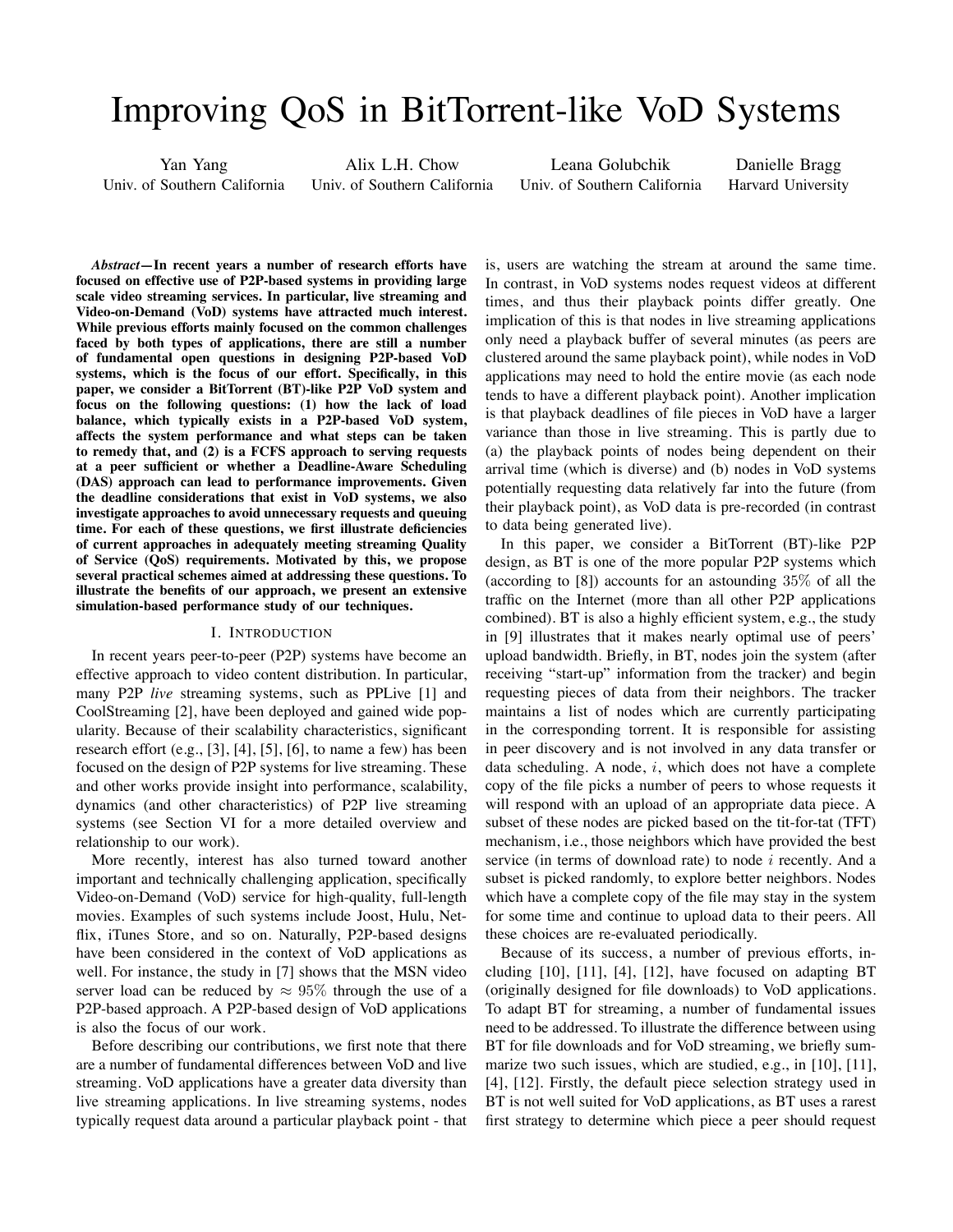

Fig. 1. Upload vs. Download

Fig. 2. Request Deadline Distribution

next. As such a strategy does not consider realtime playback constraints of video, it is unlikely to lead to good quality of service (QoS), as shown in [12], [3]. Secondly, BT's built-in incentive mechanism, TFT (as described above), is not well suited for VoD systems due to the asymmetric peer relationship in VoD applications, i.e., young nodes can download from old but not vice versa, as shown in [10]. Approaches to address these and other issues in the context of both live streaming and VoD systems are discussed in a number of works, including [7], [13], [14], and [15]. However, several open fundamental questions still remain, which are particular to P2P-based VoD systems, and (to the best of our knowledge) previous efforts either do not address them (at least not for BT-like systems) or do not propose solutions that lead to real implementations. We describe two such fundamental issues next, and focus on exploring practical solutions to the corresponding problems in the remainder of the paper.

One such question is *to which peer should a node send a request for a data piece*, among all neighbors which have that piece; we will refer to this as the "*peer request problem*". For instance, simply picking such a neighbor at random has the disadvantage that older peers (nodes which arrived earlier and have a larger fraction of the content) receive more requests from many younger peers (nodes which arrived later). Figure 1 depicts percentage of upload performed by a node as a function of percentage of download completed in a typical P2P VoD system, obtained by simulation (refer to Section II). Compared to an "ideal" load balancing scheme (referred to as "LLP" and explained in Section III), randomly picking the neighbor to which a request is sent results in unbalanced workload over the age of a node, as  $\approx 50\%$  of uploads occur after 80% of the download is completed. Consequently, the data request load is unevenly distributed among the peers, (intuitively) leading to losses in QoS because: (1) requests sent to overloaded older peers suffer from long waiting times, and (2) the wasted bandwidth of young peers reduces the overall system capacity and further slows down the streaming process. Such a load balancing problem is briefly discussed in [10], with possible solutions based on an approach proposed in [16] but in the context of file downloading rather than VoD streaming (see Section VI for details). We study the peer request problem in Section III (where we also compare our approaches to other approaches, e.g., those suggested in [10], [17], [18]).

Another fundamental question is *which request for data in its queue should a peer serve next*, among all the requests for

data made to that peer; we will refer to this as the "*service scheduling problem*". Typically, in a BT-like VoD system, as in [10], each node can serve up to a certain number of requests concurrently, with the remaining requests waiting in a queue until a service slot becomes available. As noted earlier, the playback deadlines of the requested data pieces in a VoD system are quite diverse, some having urgent deadlines and others being more relaxed. This diversity can be observed in Figure 2, which depicts a request deadline distribution obtained from simulations (refer to Section II). We can see that although many requests have a very short deadline, e.g.,  $\approx 33\%$  of requests have deadlines within 50 seconds, there are some requests that have very long deadlines, where the longest deadline for a request is  $\approx 1000$  seconds. Intuitively, a service discipline that would reduce the probability of a data piece missing its playback deadline should result in better QoS. In [10], FCFS scheduling is suggested. We study this scheme in Section IV and show that better solutions (which take advantage of deadline diversity) are possible.

Another question within the service scheduling context is *whether all requests for data pieces should be served*, and if not, which ones should be rejected. Existing VoD designs, including [19], [11], [10], [12], accept and serve every request. A natural question is – if a request will (likely) miss its deadline, why waste resources by serving it? The disadvantages of not identifying and rejecting such requests are that: (a) receiving such a request wastes upload resources (as this request will likely miss its deadline and not be played) and (b) the request in question might be able to receive timely service from another (perhaps less loaded) peer. Intuitively, in either case, it might be best to reject the request in question which should result in better QoS overall. We study this service rejection problem in Section IV.

In summary, here we focus on the two questions stated above. We first motivate these questions through examples. We then propose practical approaches to address them. We also show that solely addressing one of these questions is not sufficient for achieving high QoS, and thus a good P2P VoD streaming system should consider both. For ease of exposition, we first present our schemes in a homogeneous environment (i.e., where nodes have equal upload capacities). We then show how simply our schemes can be adapted to heterogeneous environments (refer to Section V).

Thus, the contributions of this work are as follows:

- We explore practical solutions to the "peer request problem" (described above), that can be easily implemented through fairly small modifications to the current BT protocol - these approaches result in better QoS in the VoD system and at the same time are scalable, efficient, and easily deployable today (see Section III).
- We propose the use of Deadline-Aware Scheduling (DAS) which includes an earliest deadline first (EDF) scheduling approach and an early drop (EDP) based approach to address the "service scheduling problem". We show that DAS results in better QoS in a VoD system. To the best of our knowledge, this work is the first to explore the use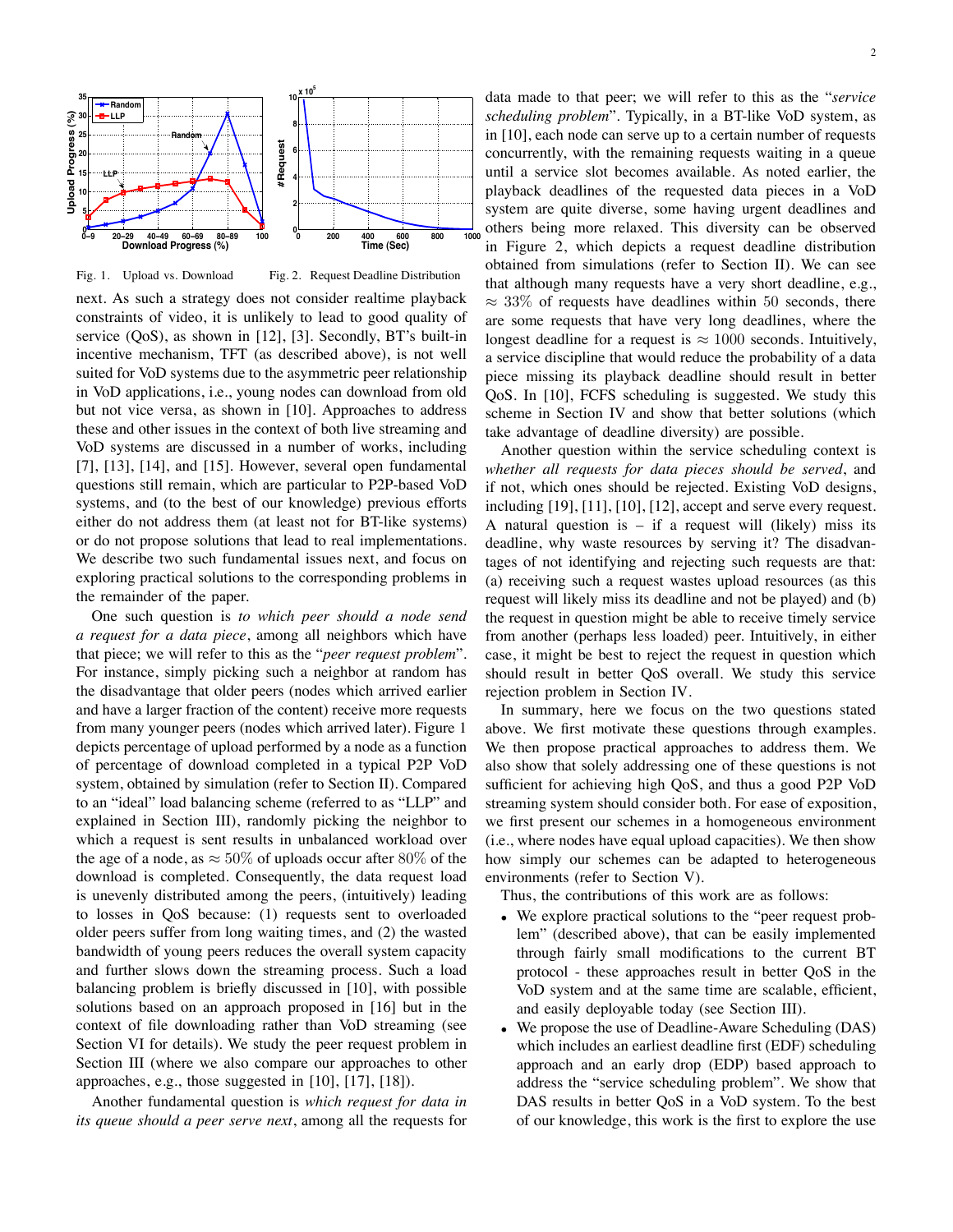of earliest deadline first and early drop approaches in the context of BT-like VoD systems (see Section IV).

• We show that addressing the "peer request problem" or "service scheduling problem" alone is not sufficient to achieve high QoS, i.e., that an appropriate combination of good solutions to each question is needed in a P2P VoD streaming system to provide high QoS with low overhead. To support this claim, we present an extensive evaluation study on the use of these approaches under a variety of environments (see Section IV).

### II. PERFORMANCE METRICS AND EXPERIMENTAL SETUP

We explore and evaluate solutions to the above stated questions through simulations, using the BT simulator provided by [9] (also used by other groups for BT related research). This is an event-based simulator, originally developed to simulate the piece exchange mechanism in the BT protocol. To explore our proposed approaches for BT-like VoD systems, we modify the simulator in [9] as follows:

- We remove BT's default piece exchange mechanism (to adapt it to VoD streaming), and implement the data piece request and service mechanisms of Sections III and IV.
- We let each node send up to  $D$  requests to peers concurrently<sup>1</sup>; each peer serves U of the the incoming requests, with the remainder placed in a queue.
- Nodes start their playback after a startup delay, s. After that, playback proceeds at the rate of  $r$  without interruption. If a piece is not received before its playback time, it is marked as missing<sup>2</sup>.
- Each node serves requests until it finishes playback. Once it finishes the playback, the remaining requests in the queue are discarded and need to be reissued by the requesting nodes. This emulates a user quitting the system in the real world.
- We allow node arrivals; in what follows we use a Poisson arrival process with rate  $\lambda$ .
- There is one initial server in the system and it stays in the system for the duration of the simulation. Each node can request a data piece from this server, if that piece cannot be found among the peers.

Unless otherwise stated, the results that follow correspond to simulation settings given in Table I. All experiments simulate a BT-like VoD system for 30 hours. To isolate effects of our proposed approaches, we first consider the in-order piece selection strategy, i.e., nodes requesting pieces according to their playback order. We then study our proposed approaches under mixed selection (i.e., nodes requesting some pieces according to playback order and some based on their rarity) in Section IV. By default, each node serves its incoming request queue using FCFS policy.

TABLE I SIMULATION SETTINGS

| <b>Simulation Time</b>                      | 30 hours             |
|---------------------------------------------|----------------------|
| Avg node inter-arrival time $(\frac{1}{2})$ | $60 \text{ sec}$     |
| Movie Encoding Rate                         | 500 Kbps             |
| Startup Delay $(s)$                         | 10 <sub>sec</sub>    |
| Piece Size                                  | 256 KB               |
| File Size                                   | 400 MB (1600 pieces) |
| Peer Set Size                               | 40                   |
| Node Max #Upload Connection $(U)$           | 5                    |
| Node Max #Concurrent Request $(D)$          | 10                   |
| Node Capacity (Down / Up)                   | 5000 Kbps / 512 Kbps |
| Server Max #Upload Connection               |                      |
| Server Upload Capacity                      | 5000 Kbps            |

For a fair comparison between approaches, we use the same node arrival sequence for each simulation with a given arrival rate. In experiments where nodes randomly select to which peer to send a request, we also use the same selection sequence. In what follows, unless otherwise stated, we focus on the continuity index (CI), defined in [5], as our main metric for video viewing quality, where:

$$
CI = \frac{\text{\#total pieces} - \text{\#total missing pieces}}{\text{\#total pieces}}.
$$

A higher CI implies better video playback quality.

## III. PEER REQUEST PROBLEM

We begin with a simple example which illustrates the poor viewing quality that can occur in an unbalanced system (i.e., where requests are not evenly distributed among nodes and only a subset of the nodes serve most requests). Motivated by this, we explore approaches to balancing the request load, to improve playback quality.

*Motivating Example:* for ease of exposition, we perform an experiment using a homogeneous set of nodes, where we use the following peer request policies.

**Random (Rand):** Each node sends the request to a randomly chosen neighbor which has the needed data piece. This is a typical approach used in other works, e.g., [10], and we use it as a default/baseline case.

**Least Loaded Peer (LLP):** Each node sends a request to the neighbor with the shortest queue size, among all those that have the needed data piece, randomly breaking ties. We use this as an ideal case, to mimic perfect load balancing.

The resulting CDF of corresponding CIs is depicted in Figure 3, where we observe that the viewing quality (as indicated by CI) under LLP is significantly better than that of Random. Specifically, the average LLP CI is  $\approx 0.97$  while it is only  $\approx 0.68$  for Random. The standard deviation for LLP and Random is  $\approx 0.07$  and  $\approx 0.12$ , respectively, which is also an indication that peers are likely to get more "stable" QoS under LLP than under Random. This is due to the more balanced distribution of requests under LLP. Intuitively, in an unbalanced system, some nodes will have a long incoming request queue. Requests sent to these nodes will experience long waiting times, which will increase the probability that (1) pieces miss their playback deadlines, (2) waiting for service of delayed pieces prevents timely requesting of other pieces, and (3) upload bandwidth of lightly loaded nodes is wasted, thereby reducing the overall system capacity. We sample nodes

<sup>&</sup>lt;sup>1</sup>Increasing  $D$  allows a node to request data pieces further into the future at the cost of causing longer queues at peers, thereby increasing waiting time; a detailed exploration of this parameter is outside the scope of this paper.

 $2A$  small s result in lower startup delay but also in poorer video quality; a large s improves continuity but also increases startup delay (and both are aspects of QoS). A detailed exploration of s is outside the scope of this paper.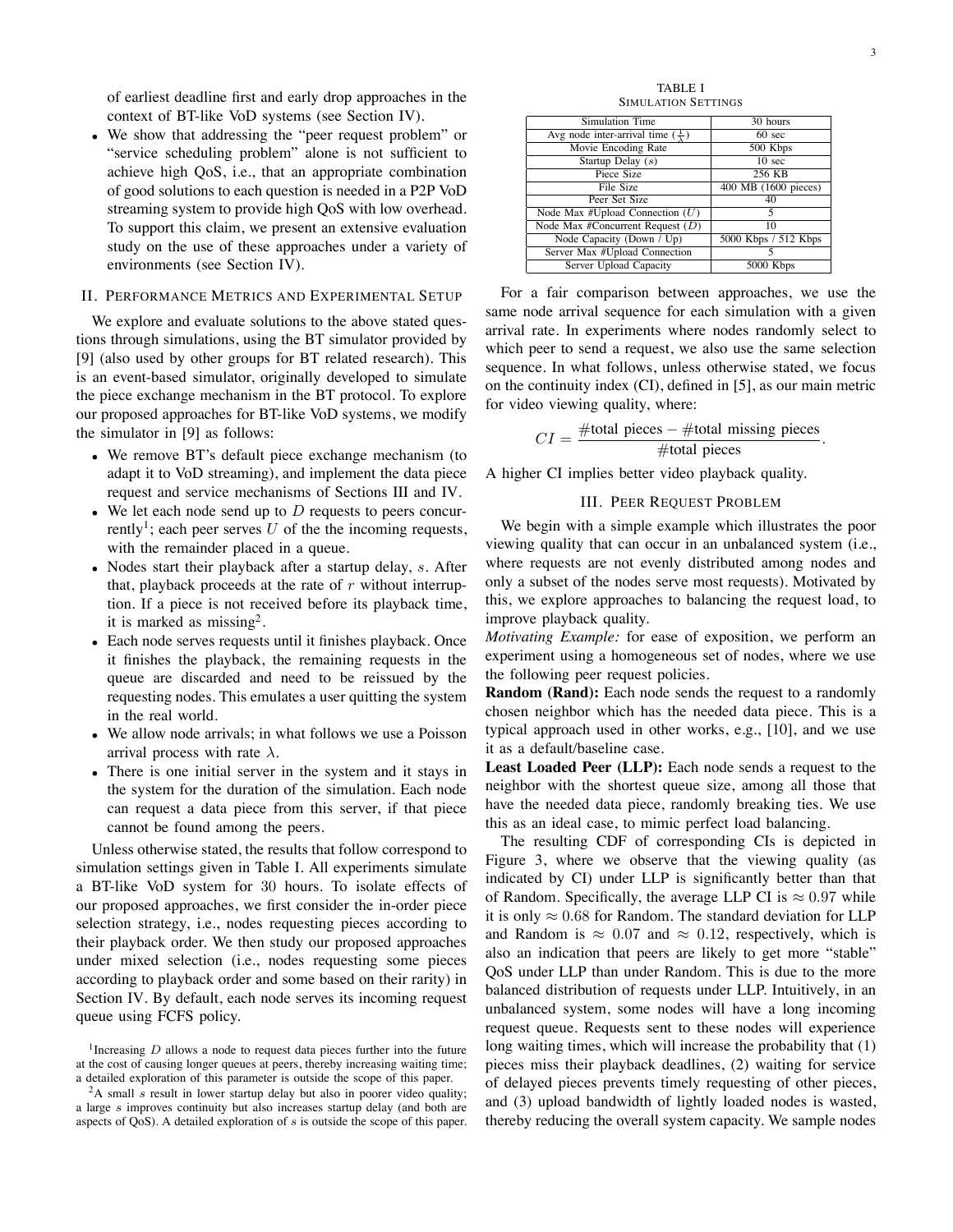in our experiments and observe that under LLP, the node queue size is significantly more stable than under Random and tends to be smaller (e.g., the queue size of node  $\#900$  under LLP is always below 10 requests while that of node  $#900$  under Random goes beyond 35 requests).

To understand why the load is unbalanced under Random, we observe percentage of upload performed as a function of the percentage of download completed<sup>3</sup>. The results are given in Figure 1, where we observe:

- Under Random, most of the uploads occur in the later stages of the download process, e.g.,  $\approx 50\%$  of uploads occur after 80% of download is completed. This is due to old nodes having more pieces, resulting in a higher probability of older nodes receiving requests. This also verifies a point made in [10] that older nodes are often overloaded.
- Under LLP, the uploads are more evenly distributed during the downloading process, e.g.,  $\approx 10\%$  of the uploads occur between 20% and 30% of download completion (in contrast to only  $\approx 3\%$  in the Random case). This is due to nodes always sending requests to a neighbor with the shortest queue (under LLP) which helps spread the load among peers more evenly.

Motivated by this, we now focus on load balancing techniques. Conceptually, LLP would be a simple approach to load balancing; however, it is difficult to implement, as it requires exact knowledge of *instantaneous* node queue lengths. We could approximate it, by obtaining information about peers' queue sizes; however, that results in a tradeoff between message overhead (for updating such information) and resulting system performance. We explore this tradeoff in detail below. But, first, we experiment with a straightforward approach, which approximates LLP without the need for updates, to understand whether high QoS can be achieved without overhead. Specifically, we use:

**Least Requested Peer (LRP):** For each neighbor, each node counts how many requests it has sent to that peer and picks the one with the smallest count, randomly breaking ties.

As noted in the above example, it is the older nodes that tend to get overloaded. An approach to load balancing, based on the notion of peer age but in the context of file downloads rather than streaming, is proposed in [16] using "*stratification*". Conceptually, stratification attempts load balancing by insuring that peers of age t only download from peers of age  $t + \Delta$ . Adapting the notion of stratification to VoD systems is suggested in  $[10]^4$ , and a similar idea to stratification is also proposed in [17], using tracker support. (Details of how [17] and [10] differ from our work can be found in Section VI.)

TABLE II DIFFERENT LOAD BALANCING SCHEMES

|                       | Rand  | YNP   | <b>CNP</b> | ' RP  | Tracker | НP    |
|-----------------------|-------|-------|------------|-------|---------|-------|
| Average CI            | 0.678 | 0.785 | 0.786      | 0.716 | 0.785   | 0.966 |
| Std. Deviation        | 0.104 | 0.155 |            | 0.143 | 0.097   | 0.066 |
| CI Improvement $(\%)$ | ۰     | 5.82  | 1591       | 5.59  |         |       |

For comparison purposes, we include an approach similar to that in [17] in our experiments below which can be described as follows.

**Tracker Assistant (Tracker):** The tracker sorts peers according to their arrival times. Whenever a node requests the list of available nodes from the tracker (e.g., upon arrival or when lacking peers due to peer departures), it will receive a list of nodes which have the closest arrival times to its own.

To explore the notion of load balancing by not overloading older peers, we also propose the following schemes.

Youngest-N Peers (YNP): Each node sorts its neighbors according to their age, where a peer's age can be determined from its join time (available at the tracker). YNP then randomly picks a peer among the  $N > 1$  youngest peers which have the piece of interest and requests that piece from that neighbor. This approach tries to send requests to younger peers as they are less likely to be overloaded. We choose randomly among a subset of youngest peers, rather than the youngest one, as choosing the youngest one may lead to many nodes sending their requests to the same youngest peer (thus potentially overloading it).

**Closest-N Peers (CNP):** This approach more closely emulates the stratification behavior described above. It is similar to YNP but instead sorts the neighbors based on how close they are to a node's own age, and then randomly picks from the  $N$ closest age peers that have the needed piece.

Table II reports the average CI, standard deviation (STD), and the improvement in the average CI as compared to Random for all the approaches discussed above. Figure 4 depicts the average CI as a function of  $N$  for YNP (the results for CNP are very similar to YNP and are thus omitted). We make the following observations:

- YNP and CNP give significant performance improvements as compared to Random, for good choices of N. Similar performance is also achieved by Tracker. (Although Tracker does not require picking a good N, it performs worse than YNP and CNP when we apply our scheduling improvements in Section IV.)
- YNP (and CNP) can be quite sensitive to the choice of  $N$  as seen in Figure 4. If  $N$  is too small, YNP and CNP risk overloading a few peers, but with very large values of  $N$  (approaching a node's neighbor set size), YNP and CNP degenerate to Random (as also observed in our experiments). In our later experiments, we fix  $N = 15$ when we use YNP/CNP. We reduce the sensitivity to choice of N through approaches presented in Section IV.
- LRP does not perform as well as the other schemes, which indicates that this straightforward approach to approximating LLP is not sufficient. Adding randomization (as in YNP and CNP) might help but is outside the scope of this paper.

 $3$ Note that, with  $100\%$  of download completed, upload continues if a node has not completed the video playback.

<sup>&</sup>lt;sup>4</sup>In [10], the suggestion of using stratification-type approaches is only made at a high level, without evaluation or sufficient scheme details for implementation. We tried experimenting with their suggested schemes, using reasonably straightforward implementation, and their performance was not as good as the schemes explored here. Due to lack of space, we do not present detailed results here.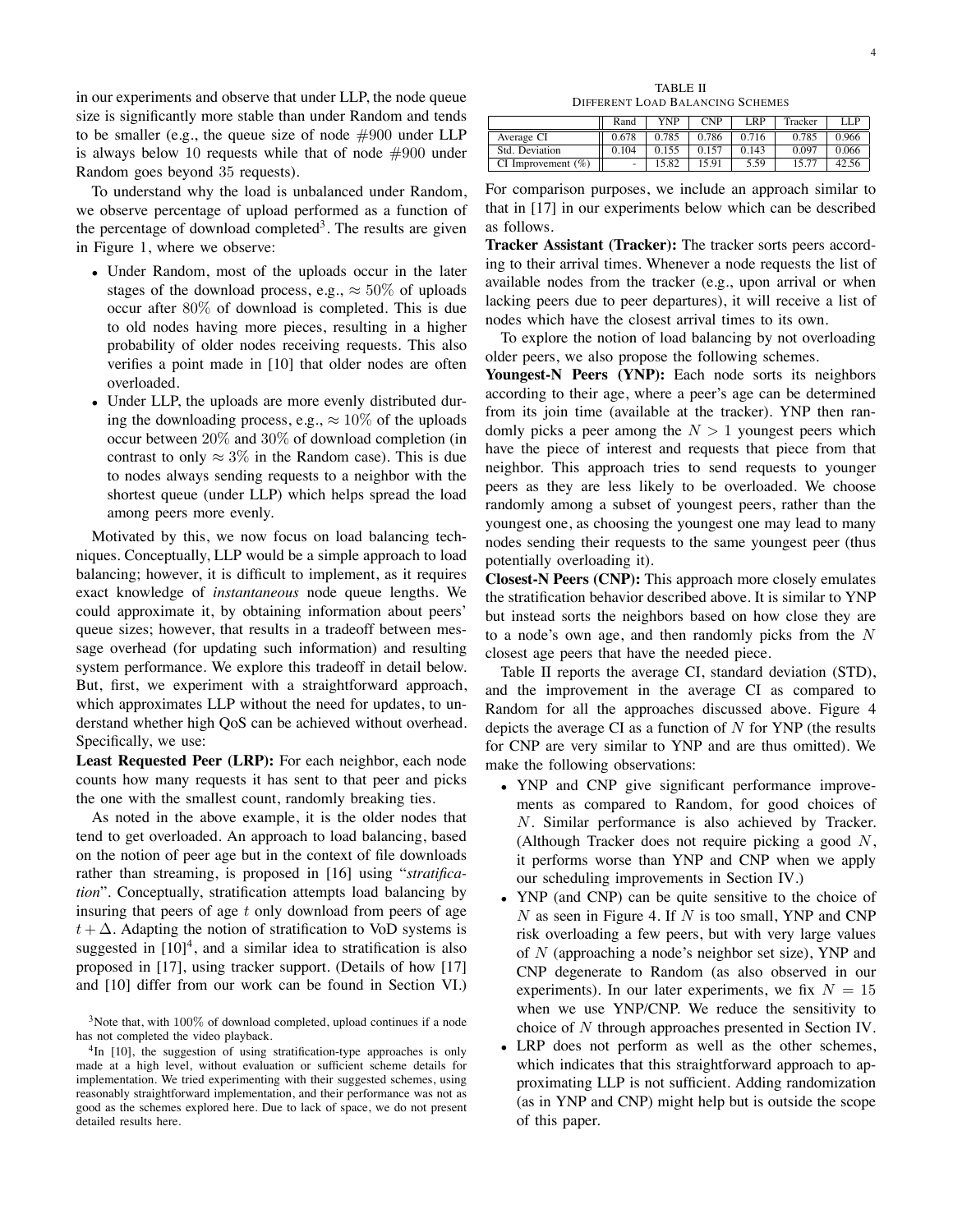



Fig. 4. Different N

• LLP gives the best performance among all schemes. However, since it is difficult to implement in practice (as noted above), we next consider its implementable approximations that perform better than LRP (but at the cost of update overhead).

**LLP with Stale Information (LLP-S):** One possible implementation of LLP is to let each node report its queue length to its neighbors periodically, which we term *LLP-S*5. Not surprisingly<sup>6</sup> this results in a tradeoff between information freshness and update overhead. Figure 5 shows LLP-S performance and Figure 6 shows the corresponding message overhead, *per data piece*, plotted on a *log* scale. With a small update interval (e.g., 5 seconds), LLP-S performs well but at the cost of high message overhead (e.g.,  $\approx 38$  messages per data piece in the case of a 5 second update interval). Under longer update intervals, LLP-S's performance drops quickly, e.g., it performs similarly to Random when the update interval is increased to 90 seconds (with a corresponding message overhead of  $\approx$  3 messages per data piece).

**LLP Piggyback (LLP-P):** because of a relatively high overhead of using LLP-S (even with larger update intervals), we propose *LLP Piggyback* (LLP-P) which is suitable for *BT-like* VoD system. In a BT-like system, when a node receives a data piece, it sends out a *Have* message to all its neighbors. We *piggyback* our LLP update messages on these *Have* messages, thus reducing the additional message overhead. Since it is possible that no *Have* message is sent out by a node for a long period of time (e.g., a node experiencing slow download or one that downloaded all pieces), we still include explicit update messages in LLP-P, when no update message has been sent (either explicitly or through piggybacking) for  $T_l$  time units. Due to lack of space, we give a formal description of LLP-P in [20].

Figures 5 and 6 depict LLP-P's performance and corresponding message overhead, respectively, where we observe:

- With piggybacking, the update message overhead is significantly reduced, e.g., message overhead corresponding to a 30 second update interval is only  $\approx 0.6$ , as compared to  $\approx$  7.6 without piggybacking.
- With piggybacking, the average CI is *less* sensitive to the update interval - it only drops  $\approx 4\%$  when going from

5Studying malicious behavior in queue length reporting is outside the scope of this paper.





Fig. 6. LLP Update Overhead

a 5 second to a 90 second interval. This indicates that we can use a larger update interval without significant performance degradation, which is due to the already frequent updates achieved through piggybacking on *Have* messages (these were measured to be sent out, on the average, every  $\approx 4$  seconds in the simulation).

Rather than relying solely on the "Have" messages, one could also piggyback updates on other messages, e.g., piece requests, streaming data, etc. We expect this can further reduce the overhead while improving CI.

Although, as demonstrated in this section, a good load balancing scheme is important, significant room for CI improvement remains. Next, we study how service scheduling affects system performance and propose approaches to further improve CI.

## IV. SERVICE SCHEDULING PROBLEM

In [10], the authors show, using their model, how to bound delay in a BT-like VoD system, under the FCFS queuing policy, which is related to the second question we posed in Section I, i.e., what service scheduling policies are better suited for VoD systems and perhaps under what environments. It includes two sub-problems: (i) in what order should requests be served and (ii) whether some requests should be rejected. To address these, we propose *Deadline-Aware Scheduling* (DAS) which considers the requests' deadline constraints.

As argued in Section I, the requested pieces' deadlines (in a VoD system) are quite diverse (refer to Figure 2). Hence, a node's request queue contains a mix of requests, those with urgent deadlines and those with less urgent ones. In such situations a FCFS policy may not work well as illustrated by the following example.

*Peer Service Example:* we are given two requests A and B which arrive in order (see Figure 7), where each request takes 1 time unit to serve. A's deadline expires in  $t+2$  time units and B's deadline in  $t+1$  time units. Using FCFS, A is served first and  $B$  is served 1 time unit later. Unfortunately, then  $B$  misses its deadline as by the time  $A$ 's service completes,  $B$ 's deadline passes. However, if the service policy is deadline aware, B could receive service before  $A$ , and  $A$  would still make its deadline. As a result, both  $A$  and  $B$  make their deadlines.

**Earliest Deadline First (EDF):** the above simple example illustrates the benefits of a deadline-aware policy. Motivated by this, we use *earliest deadline first* (EDF) policy. Under EDF, each node maintains a queue sorted by the request deadline

<sup>6</sup>This is also noted in, e.g., [18], with differences between [18] and our work explained in Section VI.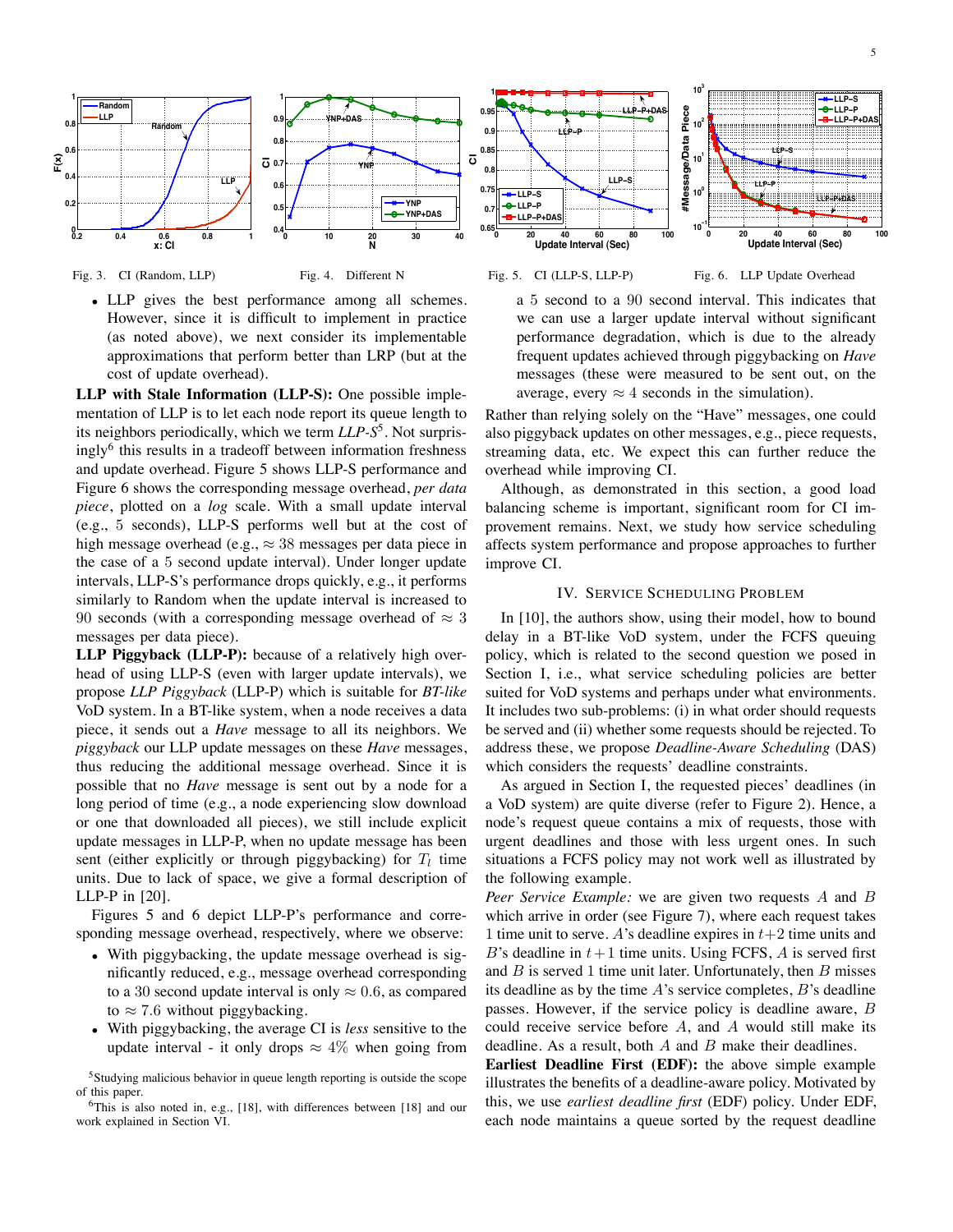

Fig. 7. Piece Service Example

and picks the request with the most urgent deadline to serve first. In our experiments, each node stamps a request with information of the remaining time until playback point for that piece<sup>7</sup>. Upon receipt of the request, the serving peer extracts this information and uses it as the request deadline.

*Service Rejection Example:* we return to the above example and extend it with two additional cases illustrated in Figure 8. In Case (i), we have another request,  $C$ , which has a deadline in  $t + 2.5$  and arrives after B is served. Since it is less urgent than  $A$ , according to EDF,  $C$  will be served after  $A$ , which would be at  $t + 3$ , resulting in C missing its deadline. In this case, we should not serve  $C$  so that it can try other peers. In Case (ii), at time t, there are two requests,  $D$  and  $E$ , in the queue, with respective deadlines of  $t + 1$  and  $t + 2.5$ . Then, request F arrives, and its deadline is  $t + 2$ . Since D is the most urgent one, according to EDF, it will be served first, after which (at time  $t + 1$ ), F will be served, since it is more urgent than E. After F is served, which is at time  $t + 2$ , we find that there is no way for  $E$  to make its deadline (as its service takes unit time). In this situation, we should have accepted service of  $F$  but dropped  $E$ , as  $E$  is less urgent and thus has more time to look for service from other peers.

**Early Drop (EDP):** The question before us now is how to avoid wasting a request's time, waiting time in the queue, if (given the current load on that peer) it cannot be served on time. In particular, (1) if a request cannot be served on time, inserting it into the queue wastes resources/time that can be used by other requests, and (2) inserting a new request into the queue may change the waiting time of existing requests (when EDF is used), suggesting that we should re-evaluate existing requests to see if they can still be served on time.

To address these issues, we propose the *Early Drop* (EDP) policy which works as follows. We first estimate the waiting time of a newly arrived request, using currently available bandwidth and the request load already in the queue that can affect the newly arrived request (i.e., this is based on the request's deadline and the service policy used, e.g., FCFS vs. EDF). If it is determined that the newly arrived request can make its deadline, it is inserted into the queue (according to the service policy). At that point, we estimate (in a similar manner) the waiting time of all requests that were already in the queue before the new arrival and ended up being queued behind the



Fig. 8. Service Rejection Example TABLE III

| DIFFERENT LOAD BALANCING SCHEMES WITH DAS |  |  |
|-------------------------------------------|--|--|
|                                           |  |  |

|                       | Rand  | <b>YNP</b> | LRP   | Tracker | I.P.P | LLP   |
|-----------------------|-------|------------|-------|---------|-------|-------|
| Average CI            | 0.929 | 0.982      | 0.887 | 0.975   | 0.996 | 0.998 |
| Std. Deviation        | 0.104 | 0.155      | 0.143 | 0.097   | 0.005 | 0.066 |
| CI Improvement $(\%)$ | 37.02 | 25.10      | 23.88 | 24.20   | 5.29  | 3.31  |
| Msg. Overhead         | .959  | 0.549      | 6.904 | 1.830   | 0.430 | 0.053 |

new arrival (i.e., after it was inserted into the queue). If some of these requests will now miss their deadlines, these requests are dropped from the queue, and the peers that made the original requests can try to obtain the corresponding pieces from other peers. Thus, our approach tries to drop requests from the queue as early as possible, i.e., as soon as it is determined that they will miss their deadline. We give a more formal description of EDP in [20].

**Deadline-Aware Scheduling (DAS):** Given our deadline considerations, it is (intuitively) useful to combine EDF and EDP, and we term the combined scheme *Deadline-Aware Scheduling* (DAS). Here, we study the effect of DAS under different load balancing schemes discussed in Section III<sup>8</sup>. In Table III we report the average CI, standard deviation, and the improvement in the average CI as compared to the case without DAS. We set  $N = 15$  in YNP; LLP-P's update threshold is set to 40 second (based on our earlier experiments). We omit CNP results as they are quite similar to those of YNP. We observe the following:

- All load balancing schemes show significant improvement with DAS applied. When DAS is used in LLP or LLP-P, we can achieve CI of nearly 1, which indicates the importance of including DAS, even when good load balancing schemes are used.
- Figure 4 depicts the average CI of YNP as a function of  $N$ . We found that YNP is less sensitive to  $N$  when DAS is used, which is a highly desirable property. The reason is that, even if peers decide to send requests to a small subset of neighbors, under DAS, these requests still have a high chance of either being served before their deadlines or being reissued to a "better" peer. Even as N grows large, we no longer see the big drop in CI that occurs when DAS is not used. This makes this policy more practical to implement than YNP alone (e.g., we can safely use reasonably small values of  $N$ ).
- Figure 5 depicts the average CI of LLP-P as a function of the update interval threshold. We found that LLP-P with DAS is less sensitive to the update interval threshold and can achieve a CI close to 1 even with a large interval. The

 $7$ Malicious nodes can attempt to forge deadlines, thus making their requests more urgent. Studying of malicious behaviors and corresponding prevention schemes is part of future efforts. We note that a simple detection can reduce the effectiveness of such exploits, e.g., a node can estimate deadlines for peers' requests based on their request history or join time.

<sup>&</sup>lt;sup>8</sup>The performance of EDF or EDP acting alone can be found in [20].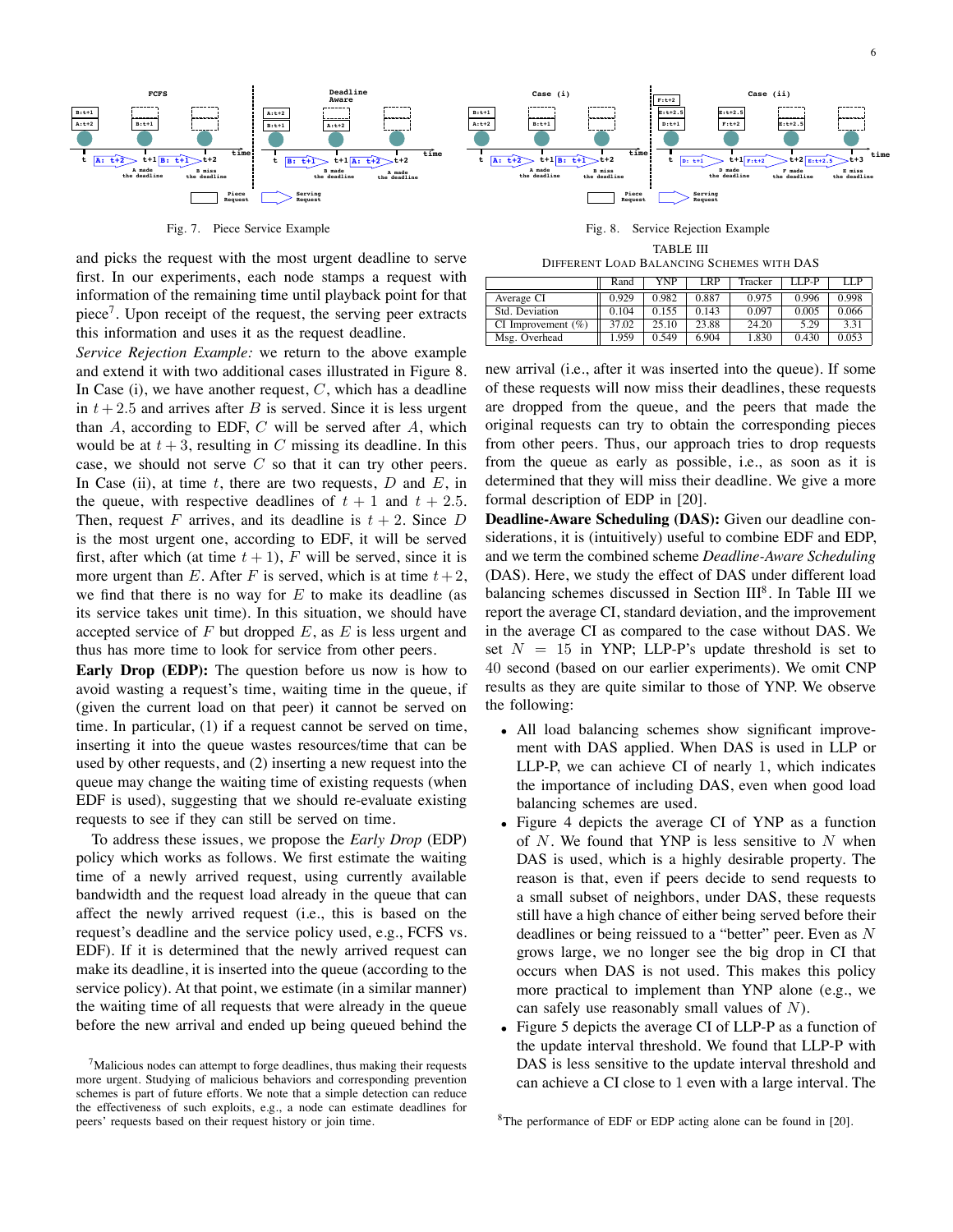7



Fig. 9. Overhead (LLP-P+DAS) Fig. 10. Peet Set Size (CI)

update message overhead of LLP-P with DAS is similar to LLP-P without DAS as shown in Figure 6.

**DAS Overhead:** use of EDP introduces additional message overhead, i.e., piece requests have to be reissued, when requests are dropped by a peer. Such request dropping may cause a chain effect in request reissuing, as a reissued request may cause additional drops when it arrives at another peer, etc. To evaluate the overhead due to DAS, in our experiments, we measure the number of requests sent per data piece under different load balancing schemes and report<sup>9</sup> them in Table III, where we observe:

- In general, the better load balanced is the scheme, the lower is the DAS overhead, since a more balanced scheme can "direct" the requests to "better" peers which cuts down on reissueing of requests.
- Under LLP-P, increasing the update interval threshold increases the DAS overhead as shown in Figure 9, which is due to the reduced effectiveness of LLP-P under larger update intervals. However, the total message overhead of LLP-P is still dominated by LLP update messages. Thus, the total message overhead increases when we use a smaller update threshold as depicted in Figure 9. Our measurements indicate that the total message overhead of LLP-P with DAS is similar to that without DAS.

**Is LLP-P Always Preferred?:** above LLP-P shows good performance under small message overhead; thus, a natural question is whether LLP-P should be the scheme of choice. In BT, each node has a list of neighboring peers and the overhead of LLP-P depends on (1) how often it sends explicit update messages, and (2) to how many neighbors it needs to send these messages (i.e., its peer set size). To study how peer set size affects LLP-P overhead, we vary each node's peer set size from 10 to 100 and compare LLP-P to YNP. Figure 10 depicts the resulting average CI, and Figure 11 shows the corresponding message overhead, where we observe:

- With a larger peer set size, the average CI of both LLP-P and YNP is improved, as a larger number of peers increases piece availability among neighbors which helps load balancing schemes.
- With a larger peer set size, message overhead of LLP-P increases. This is due to LLP update messages being sent to more peers. By contrast, message overhead of

<sup>9</sup>For LLP-P, we show the total message overhead which includes both, LLP update messages and DAS request reissue messages.

Fig. 11. Peer Set Size (Overhead)

Fig. 12. CI (Mixed Selection)

YNP reduces because better load balancing through larger peer size helps reduce reissuing of requests. Therefore, under larger peer set sizes, YNP can outperform LLP-P in terms of message overhead while both YNP and LLP-P can achieve similar CI.

**Mixed Piece Selection:** for ease of exposition, above we evaluated our approaches using in-order piece selection for determining which data piece to request. Mixed piece selection is studied in the literature, e.g., [12], [3], [11], where most techniques can be summarized as a combination of rarest-first selection (mainly for piece diversity) when deadlines are not urgent and in-order selection (mainly for making deadlines) when they become urgent. It has been shown that mixed piece selection improves performance, when done properly. Thus, we also evaluated our load balancing approaches under mixed piece selection; since the results were qualitatively similar to those presented earlier, we omit them here. Instead, we focus on combing mixed piece selection with our DAS approaches.

Under EDP, a node keeps searching for a peer to serve a request, and eventually obtains the piece on-time, unless no peer has that piece or those peers who do, are too overloaded to make the deadline. Using a mixed strategy can help reduce the probability of not being able to obtain a piece on-time. However, a naive implementation of mixed selection under DAS does not work well. Specifically, the rarest-first selection part of mixed piece selection conflicts with EDF, as rarest-first selection typically requests pieces far away from the current playback point that have more slack time than the normal inorder request. Consequently, such requests end up at the back of the queue and end up waiting a long time to be served.

To make DAS work well with mixed piece selection, we use two request queues (per node), one for in-order requests and one for rarest-first requests. In-order requests are served using EDF, and rarest-first requests are served using  $FCFS<sup>10</sup>$ . When a service slot becomes available, we consider the first request in the rarest-first queue - if serving that request does not result in a missed deadline for a request in the in-order queue, then we go ahead and serve it; otherwise, we pick a request from the in-order queue (using EDF). We give the details of adapting DAS for mixed piece selection in [20].

Let  $p$  be the probability of selecting a rarest piece and  $1 - p$  be the probability of doing in-order selection, in the

<sup>&</sup>lt;sup>10</sup>This is done to respect the motivation of requesting pieces that are rare at request time. For the same reason we limit the rarest-first queue.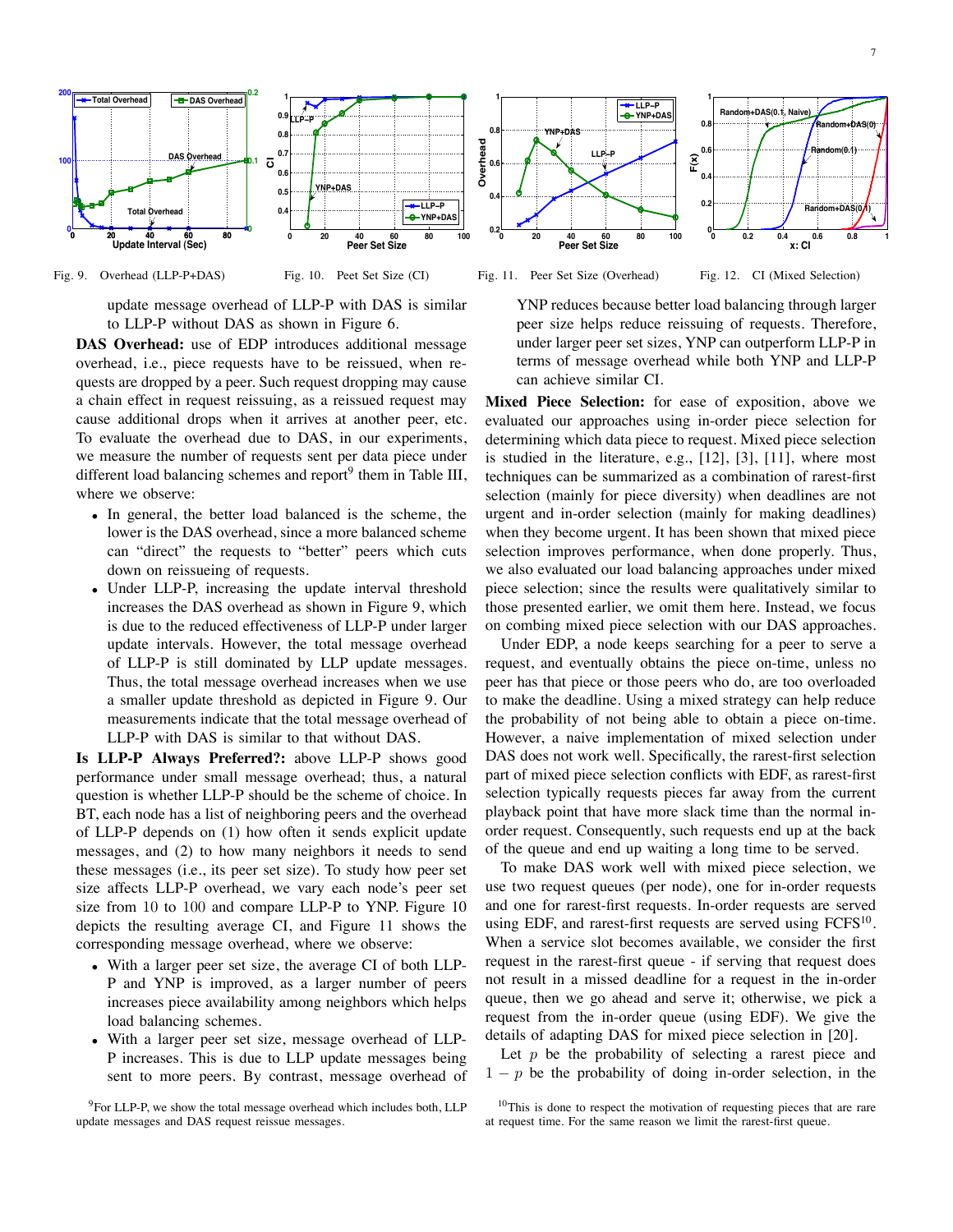TABLE IV MESSAGE OVERHEAD UNDER DAS AND MIXED PIECE SELECTION

|                      | Rand  | YNP   | LRP   | Tracker | $I.I.P-P$ |
|----------------------|-------|-------|-------|---------|-----------|
| Msg. Overhead        | 3.669 | 0.837 | 7.125 | 3.600   | 0.758     |
| Overhead Inc. $(\%)$ | 87.29 | 52.46 | 3.20  | 96.72   | 76.28     |

mixed strategy. To evaluate our approach, we perform the following experiments: (1) Random using mixed selection with  $p = 0.1^{11}$ ; (2) Random using mixed selection with DAS, and  $p = 0.1$  using naive (one queue per node) implementation; (3) Random using in-order selection with DAS; (4) Random using mixed selection with DAS, with  $p = 0.1$  and the two-queues per node adaptation described above. Figure 12 depicts the corresponding results, where we observe:

- Without the separate request queues, the performance of DAS is quite poor under mixed piece selection - the average CI is only  $\approx 0.33$  as compared to  $\approx 0.68$  without DAS. In contrast, the proposed two-queues per node adaptation gives significant improvements - the average CI is  $\approx 0.99$  as compared to  $\approx 0.68$  without DAS.
- DAS performs better under mixed selection than under inorder selection; the average CI is  $\approx 0.99$  as compared to  $\approx 0.93$ , which is due to better piece diversity under mixed selection, with later pieces having higher availability under mixed selection than under in-order piece selection.

We experimented with other load balancing schemes using DAS with mixed selection. All schemes showed significant improvements, with the average CI of LRP being  $\approx 0.97$ and that of other schemes being  $\approx 0.99$ . Thus, even schemes with relatively poor performance before, such as Random and LRP, using mixed selection with DAS can achieve a CI similar to more load balanced schemes. However, this comes at the cost of higher message overhead (when compared to using inorder selection) as depicted in Table IV. Under mixed piece selection, part of the system resources are shifted to serving rare pieces, which reduces the service rate of the in-order pieces and increases the corresponding queue length at nodes. This, in turn, increases the chance of a request reissue.

#### V. HETEROGENEOUS ENVIRONMENT

So far, we focused on a homogeneous environment, which enabled a simpler exposition and clearer evaluation of our schemes. However, nodes in the real world have different capabilities (e.g., upload capacity). The different upload capacities affect load balancing characteristics, e.g., faster nodes can finish servicing requests in their queues before the slower nodes. Thus, the load balancing schemes need to be adjusted, to account for the heterogeneity in node capacities. We show how to adjust the LLP and YNP schemes; other load balancing schemes can be modified similarly<sup>12</sup>.

**LLP-HLB:** LLP related schemes consider nodes' queue length as a way to balance load and thus reduce response times. In a



Fig. 13. LLP (Heterogeneous)

Fig. 14. YNP (Heterogeneous)

TABLE V HETEROGENEOUS SETTINGS

| 1121 280 328 328 328 1 1 1 1 3 3 3                 |  |  |                  |  |  |  |
|----------------------------------------------------|--|--|------------------|--|--|--|
| $\vert$ Slow Node Upload BW (Kbps) $\vert$ 32      |  |  | $64$   128   256 |  |  |  |
| Fast Node Upload BW (Kbps)   992   960   896   768 |  |  |                  |  |  |  |

heterogeneous environment, the response times of nodes also depend on their upload bandwidth. Thus, a natural way to adapt LLP is to consider the amount of time it would take to respond to all requests at a node (rather than just its queue length), which is proportional to  $\frac{\text{node queue length}}{\text{upload bandwidth}}$ ; we term this scheme *LLP-HLB*.

We evaluate LLP-HLB under a variety of heterogeneous settings given in Table V, with arrival probabilities of fast and slow nodes being the same (hence the average system capacity remains roughly the same across the settings). Figure 13 shows the average CI comparison between LLP and LLP-HLB, where CI drops when nodes have a larger disparity in upload bandwidth and LLP-HLB shows improvements over LLP. However, these improvements are not large, which indicates that LLP adapts to heterogeneous environments fairly well; this is due to fast nodes clearing their request queues faster (i.e., having a shorter queue), which results in more requests being directed to them. We also observed similar results for LLP-S and LLP-P, with details found in [20].

**YNP-HLB:** in the case of YNP, instead of *randomly* choosing among  $N$  youngest peers, we adapt it to make this choice based on weighted probabilities, where the weights are proportional to the corresponding nodes' upload capacities. We term this YNP-HLB. Figure 14 demonstrates the improved performance of YNP-HLB over YNP in various heterogeneous settings. As expected, the HLB adaptation has a significantly greater affect on YNP, as YNP has no information about loads at different peers, and hence does not naturally account for heterogeneity like LLP.

Since our HLB schemes depend on knowledge of neighbors' upload capacities, the above experiments assume the nodes have perfect knowledge of peers' upload bandwidth. In a real systems, errors can occur in bandwidth estimation. We examined the sensitivity of our schemes by introducing 20% and 40% errors in peer's bandwidth information. In both cases, we found that the impact on the system performance was negligible (refer to [20]).

## VI. RELATED WORK

Design of VoD systems has received attention from systems, networking, and signal processing communities for a number

<sup>&</sup>lt;sup>11</sup>We pick  $p = 0.1$  as it is a typical value evaluated in the literature. Exploring other values of  $p$  or other mixed selection schemes, e.g., as in [12], is outside the scope of this paper

<sup>&</sup>lt;sup>12</sup>Studying how to provide upload incentives in a heterogeneous environment is outside the scope of this paper.